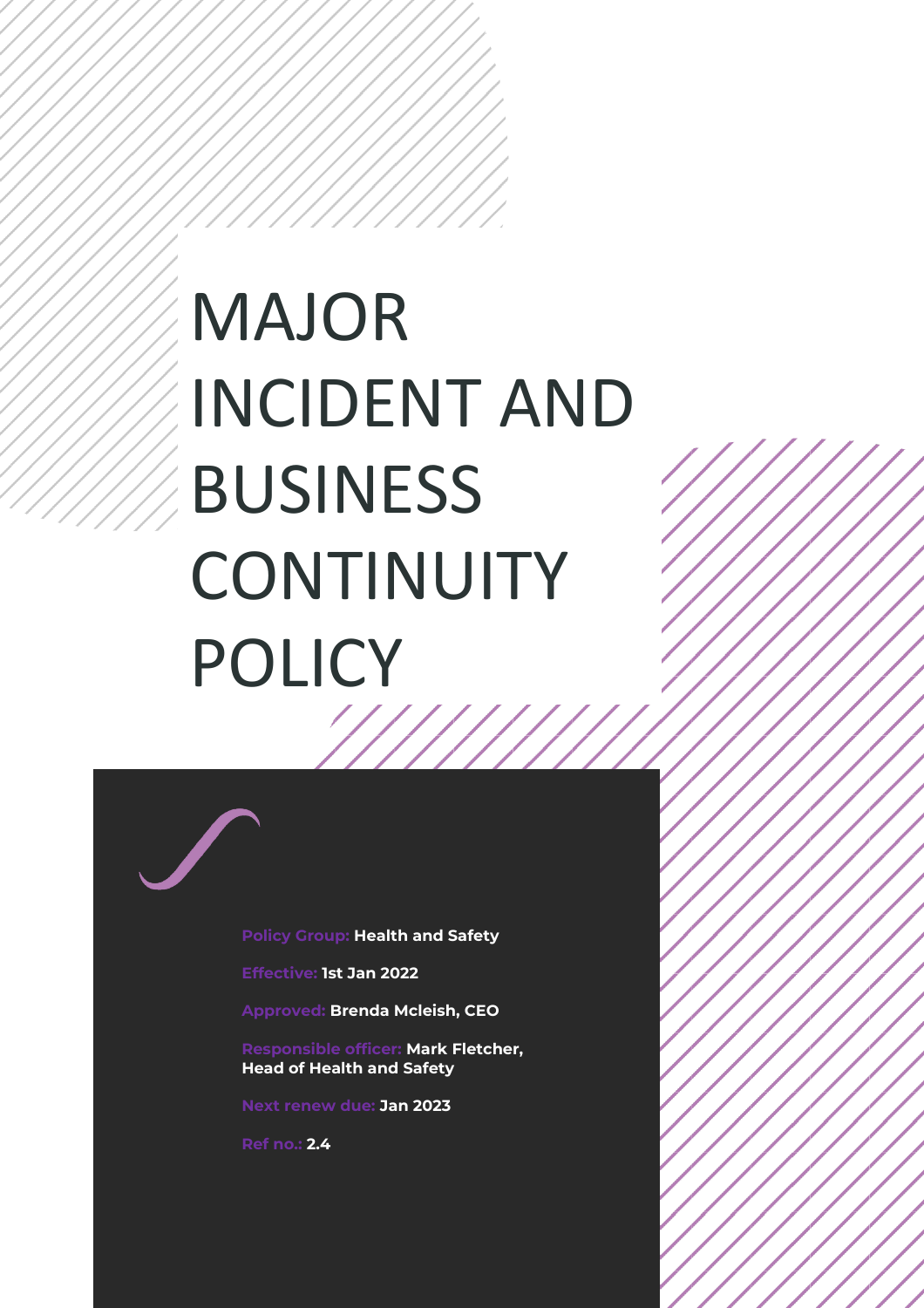## **GUIDANCE**

## **Vision**

Transform lives through learning

## **Values**

P

 $\mathbf U$ 

R.

P.

E.

¢

 $\ddot{\bullet}$ 

 $\begin{array}{ccc} \bullet & \bullet & \bullet & \bullet \end{array}$ 

PASSIONATE - We're passionate about everything we do, especially creating as many opportunities as we can for both young people and adults to gain new skills.

UNSTOPPABLE - We are committed to continually exploring ways to improve the service that we offer for the benefit of our learners, partners, and employers.

RIGHT - We endeavour to be open, honest and fair in our dealings with learners, employers, partners and stakeholders. We also aim to get it right first time.

PARTNERSHIPS - We continually strive to deliver excellence through strategic and sustainable partnerships with a wide range of FE organisations, employers and wider stakeholders.

LEARNERS - We keep our learners at the centre of everything we do and we are driven by the desire to provide lifechanging opportunities for them.

**EMPOWERMENT - We are passionate about supporting Purple** People at all levels, empowering them to realise their full potential and progress.

## **Tone of voice**

Our tone of voice takes its direct influence from our core values. We are passionate about people and learners and are driven to get the best out of everyone by understanding them. We are caring and supportive, as well as being determined and striving for growth. We talk with purpose and enthusiasm in a way that connects and empowers people. Innovation is at the heart of Learning Curve Group and we're always thinking about what's next!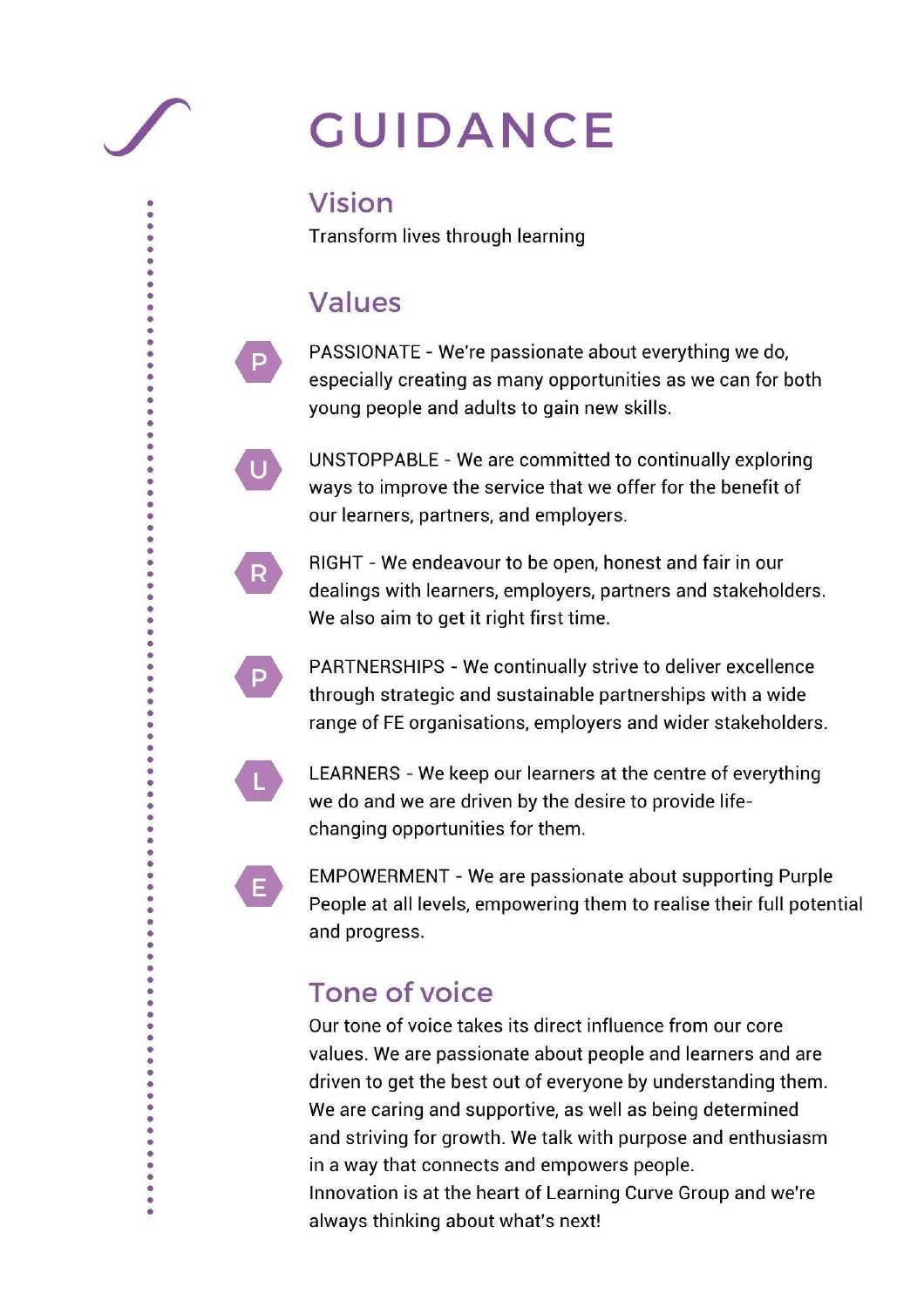## SUMMARY CHANGES

| Date     | Page              | Details of amendments |
|----------|-------------------|-----------------------|
| Jan 2022 | Whole<br>document | Annual Review         |
|          |                   |                       |
|          |                   |                       |
|          |                   |                       |
|          |                   |                       |
|          |                   |                       |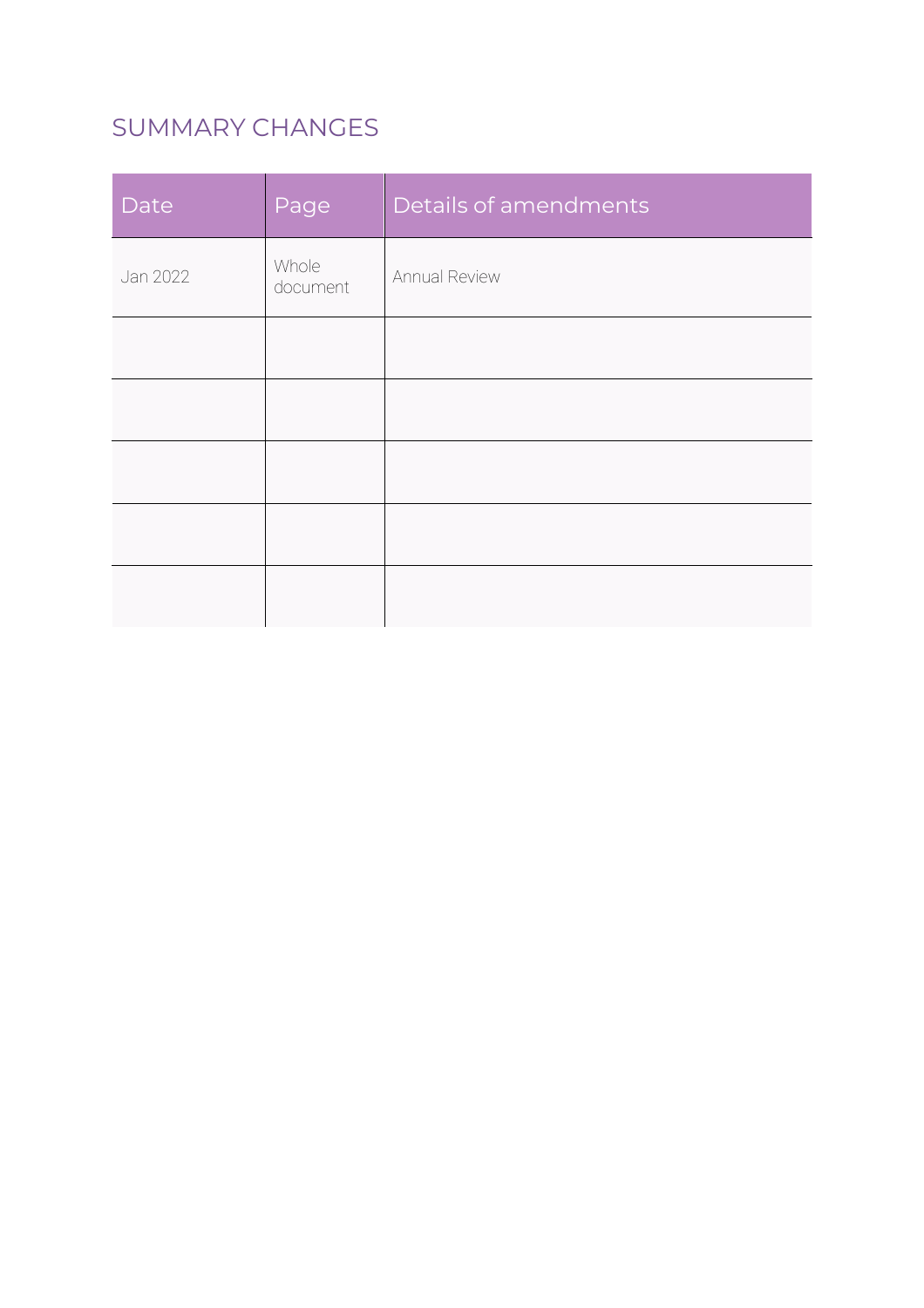## I. INTRODUCTION

Learning Curve Group (LCG) is one of the largest national training providers in the UK, providing education and training nationally. All companies within the LCG family uphold the same company vision, mission and core values and follow our group policies and procedures.

This policy sets out the means to provide a flexible response framework so that Learning Curve Group can:

- Respond effectively to a major disruptive occurrence (incident management) across the business
- Maintain delivery of critical activities during an incident (business continuity)
- Return to business as usual (resumption and recovery) as soon as feasible after an incident

#### Applies to:

This policy applies to all our premises and functions and should be read in conjunction with our individual departmental/site business continuity plans and emergency procedures and used in conjunction with any landlord procedures that may apply.

#### Reason for policy:

This policy details steps that should be taken before, during and after any disruptive occurrence to maintain the delivery of critical services and financial viability of the business. The impact of any serious disturbance may manifest itself in terms of delivery of education, safety/welfare of colleagues and learners, financial consequences, reputation damage or possible environmental consequences. The main objectives of this policy are

- To safeguard the safety and welfare of colleagues, learners and visitors and where applicable the general public
- To resume provision of services at the earliest opportunity and, where possible, secure a continuation of learning for learners
- To maintain the identity of the company
- To return business as normal as soon as possible after the incident and limit the impact on our customers and learners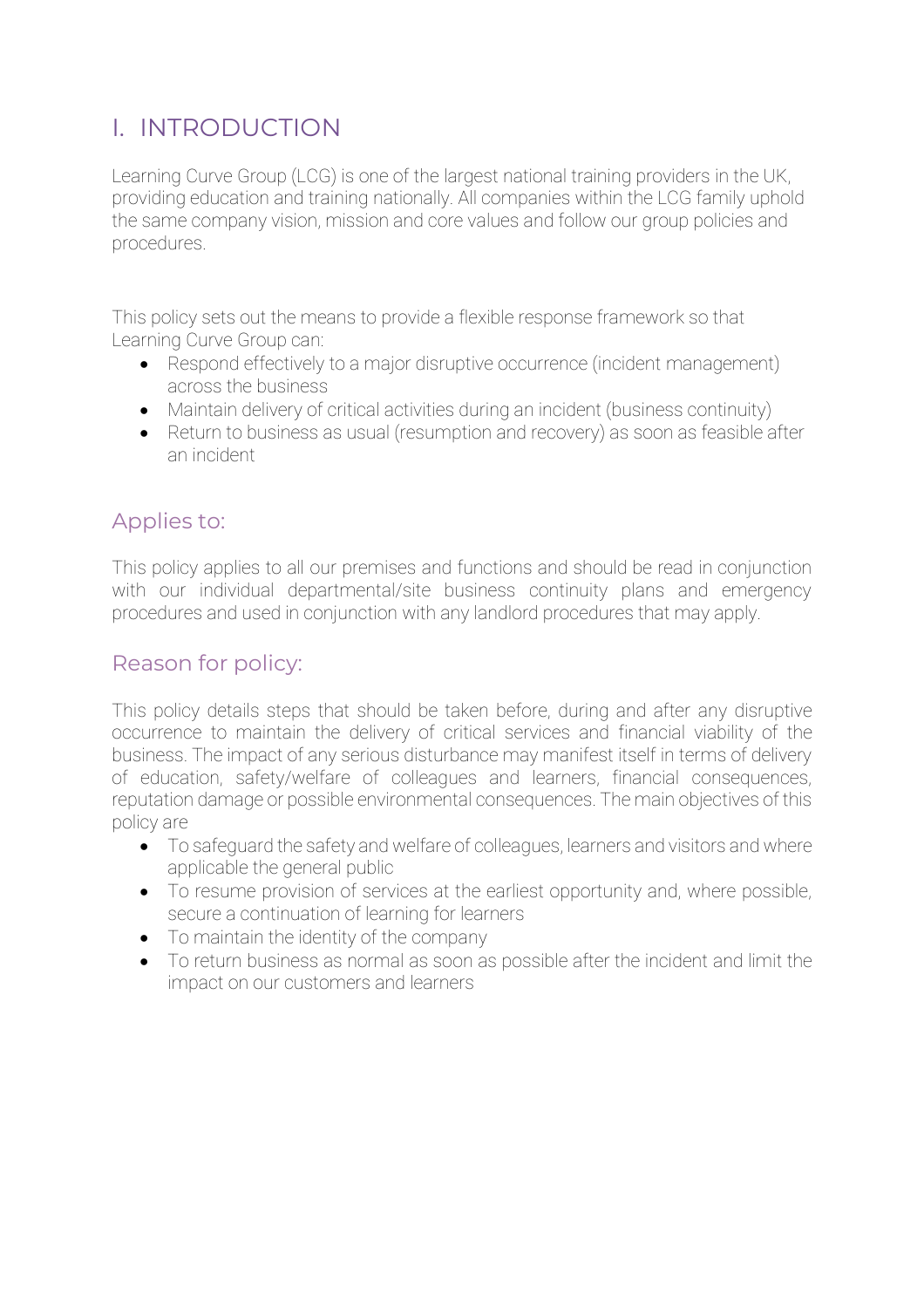## II. POLICY

#### Purpose

To provide guidance and support to enable us to tackle the impact of severe disruptions due to a variety of one-off, but credible, causes. It will co-ordinate the response of all our departments alongside their individual business continuity plans to ensure business critical functions are reinstated as soon as possible, while full restoration of all services is planned and implemented on a concurrent basis.

#### Circumstances

The policy will be activated in response to an incident causing significant disruption to the business, particularly in delivery of key or critical activities e.g.

- Loss of key staff or skills due to above normal levels of absenteeism e.g. illness (pandemic)
- Total or partial loss of utility provision or critical systems prohibiting delivery of services
- Denial of access to facilities due to damage
- Loss of a key resource delivering critical support
- Serious injury or death
- Release of toxic or harmful materials in the vicinity

The above list is not exhaustive and other circumstances may trigger the plan being activated.

#### Business Recovery timescales

In the event of a situation which threatens business continuity, there are deemed to be a number of business functions which must be maintained or reinstated as a priority. A recovery time objective (RTO) has been assigned to each of these functions as shown below.

| Function                                | Recovery Time Objective (RTO) |
|-----------------------------------------|-------------------------------|
| Leadership - Business Critical Response | 1 hour                        |
| Team                                    |                               |
| Safeguarding and Prevent services       | 1 hour                        |
| Health and Safety assessment            | 1 day                         |
| Communication to                        | 1 day                         |
| Stakeholders/Learners/Employers         |                               |
| IT recovery assessment                  | 1 day                         |
| Insurance assessment                    | 5 days                        |
| <b>Financial transactions</b>           | 5 days                        |
| <b>HR</b>                               | $\overline{4}$ hours          |
| Website/social media                    | 4 hours                       |
| E Portfolio                             | 1 day                         |
| Continuation of Learning                | day                           |
| Learner Support                         | week                          |
| Inductions                              | week                          |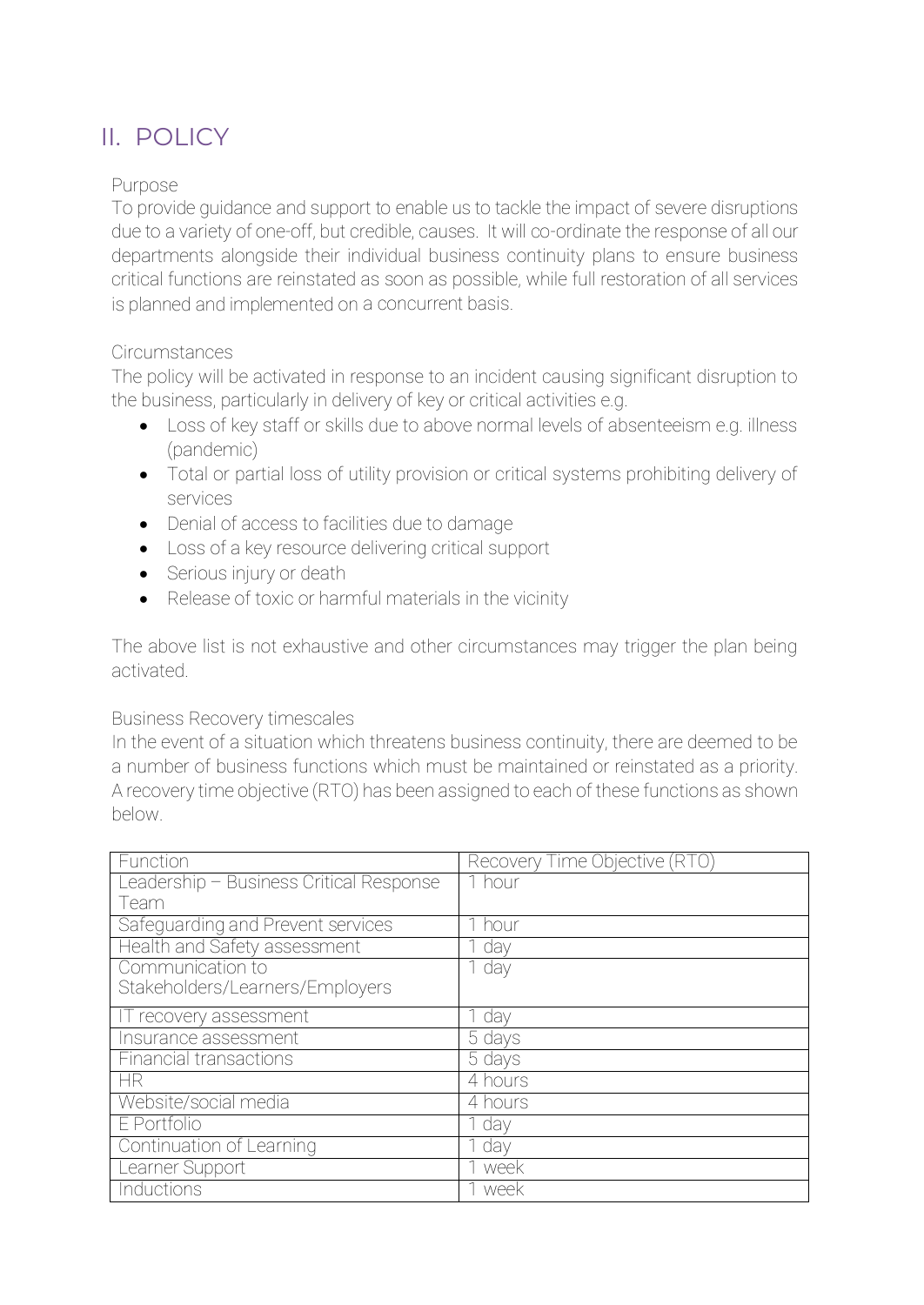| Marketing                        | week   |
|----------------------------------|--------|
| Curriculum Services              | week   |
| Tendering                        | week   |
| <b>Exams and Quality Support</b> | week   |
| Call Centre                      | ' week |
| Learning Centres                 | week   |

Some of the areas listed may be temporarily suspended during any disruptive occurrence however they must be reinstated as soon as is viable based on the RTO listed here. Any arrangements to adjust staffing levels in different areas will be by negotiation with line managers and authorised by the appropriate member of the Executive Team.

#### Escalating a serious incident

All serious incidents should be reported to the relevant Executive Director or Head of Health and Safety immediately afterwards who will then inform relevant staff to respond. If the disruption has resulted in the loss of access to one of our site's, the ERT meeting should be held at one of the other company sites nominated by the Chief Executive Officer. Any out of hours incident, would, in the first instance normally be reported via internal monitoring systems to the on-call security response teams.

#### Responsibility for Plan Activation

A nominated emergency response team (ERT) will be activated by the CEO as detailed in Appendix 1 of this policy as soon as possible after the incident. A member of this team will be responsible for standing down this plan once everything is returned to business as usual. Members of the ERT and any deputies will hold site specific information for landlords, IT managed services and other business critical information that may need to be accessed during any event. This must be always kept secure and checked for any changes on a 6-monthly basis by the Head of Health and Safety, Estates and Environment.

A flowchart in Appendix 2 of this policy gives an overview of how this plan can be activated.

#### Military Academies

Within our Military Academies we follow the strict practices of the Ministry of Defense (MOD) whilst using their sites and the incident officer would liaise with the MOD, should there be any critical incidents. The military works on what we call an 'alert state for the whole of the UK (the threat level from Northern Ireland will remain separate). The levels are:

- Critical an attack is highly likely in the future
- Severe  $-$  an attack is highly likely
- $\bullet$  Substantial an attack is likely
- Moderate an attack is possible but not likely
- Low  $-$  an attack is highly unlikely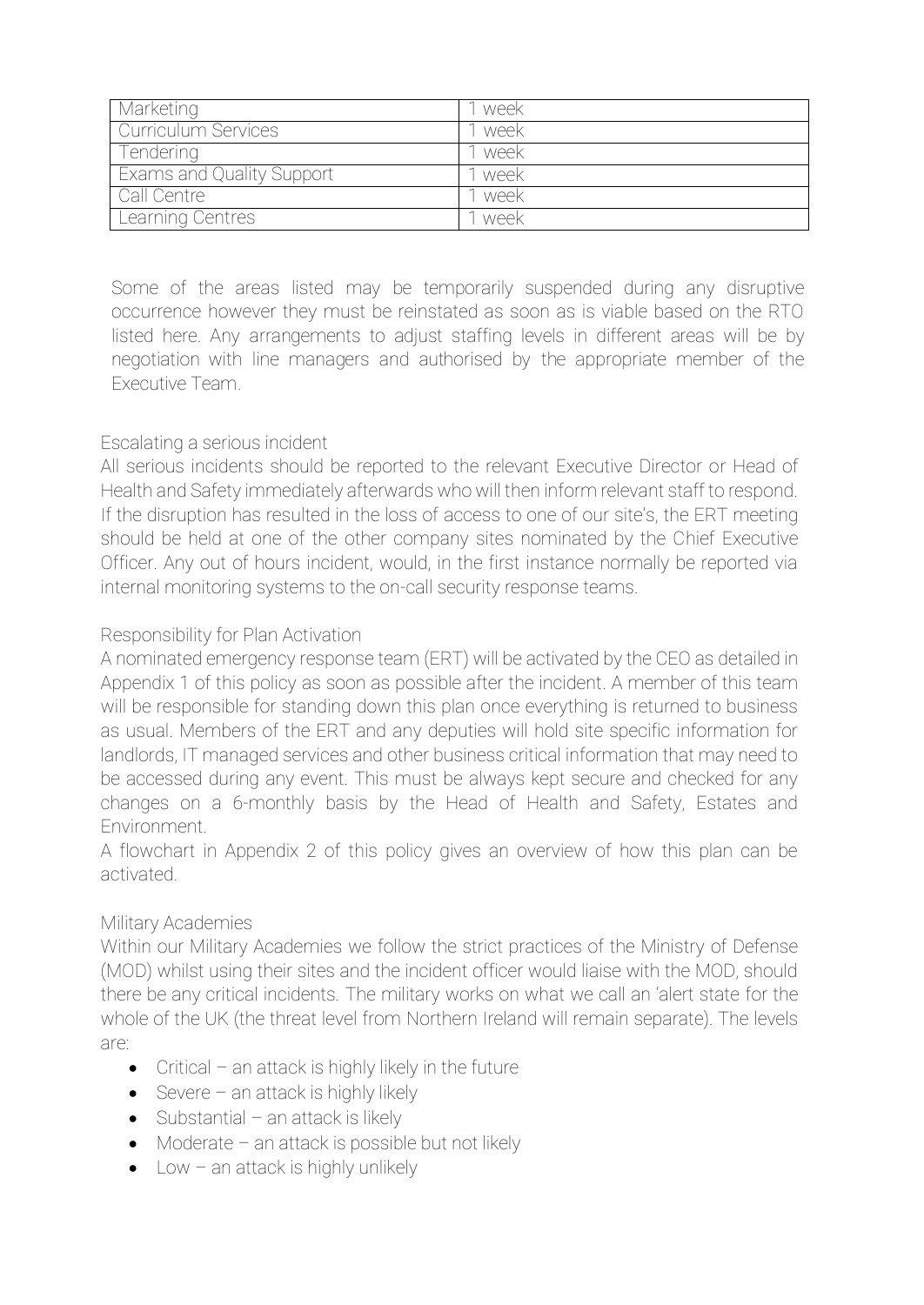Each of our military academies have an alert board where the alert state is highlighted, usually located in the foyer. Academy managers pay attention to the alert state and if there are any changes or if specific intelligence comes in, guidance is sought from the MOD. The RFCA would support LCG in the re-locating of our learners to a temporary venue, should it be necessary.

Individual Departmental Business Continuity Plans

Each department has their own business continuity plan that describes how key incidents will be managed and details:

- How information sharing will happen during/after the incident to individual teams and the wider business.
- Alternative premises that can be used short/long term until normal service is resumed.
- Key staff who will be responsible for decisions in relation to their own departments.

Upon activation of this plan, the Chief Executive Officer, or their nominated deputy, will trigger the emergency response team to undertake their responsibilities (see roles and responsibilities section in Appendix 1). The primary objective of this team is to manage the developing situation and minimise harm and danger to:

- Colleagues
- Learners
- Visitors to the site/s
- The building, contents and other assets

Each of the plans are kept in the local shared drive with a hard copy held by the relevant departmental managers should access to shared IT services be compromised. The plans will be regularly updated should any changes occur.

#### Emergency Site File

Any evacuation is dealt with via our internal fire evacuation procedures or on advice from the emergency services/landlord. The emergency file should be stored in the reception/admin office of each site. Members of the ERT will also have site specific information kept in a separate secure location. The on-site file should contain the following items:

- Emergency telephone numbers
- List of on-site fire wardens
- List of on-site first aiders
- Floor plans for LCG specific areas and associated areas if required
- Disaster recovery policy
- Run, Hide, Tell Guidance
- Current Personal Emergency Evacuation Plans (PEEP) for site staff requiring one.

Any other critical items, e.g. up-to-date contact information for staff, learners, parents/carers, will be available via any internet-enabled computer and kept updated by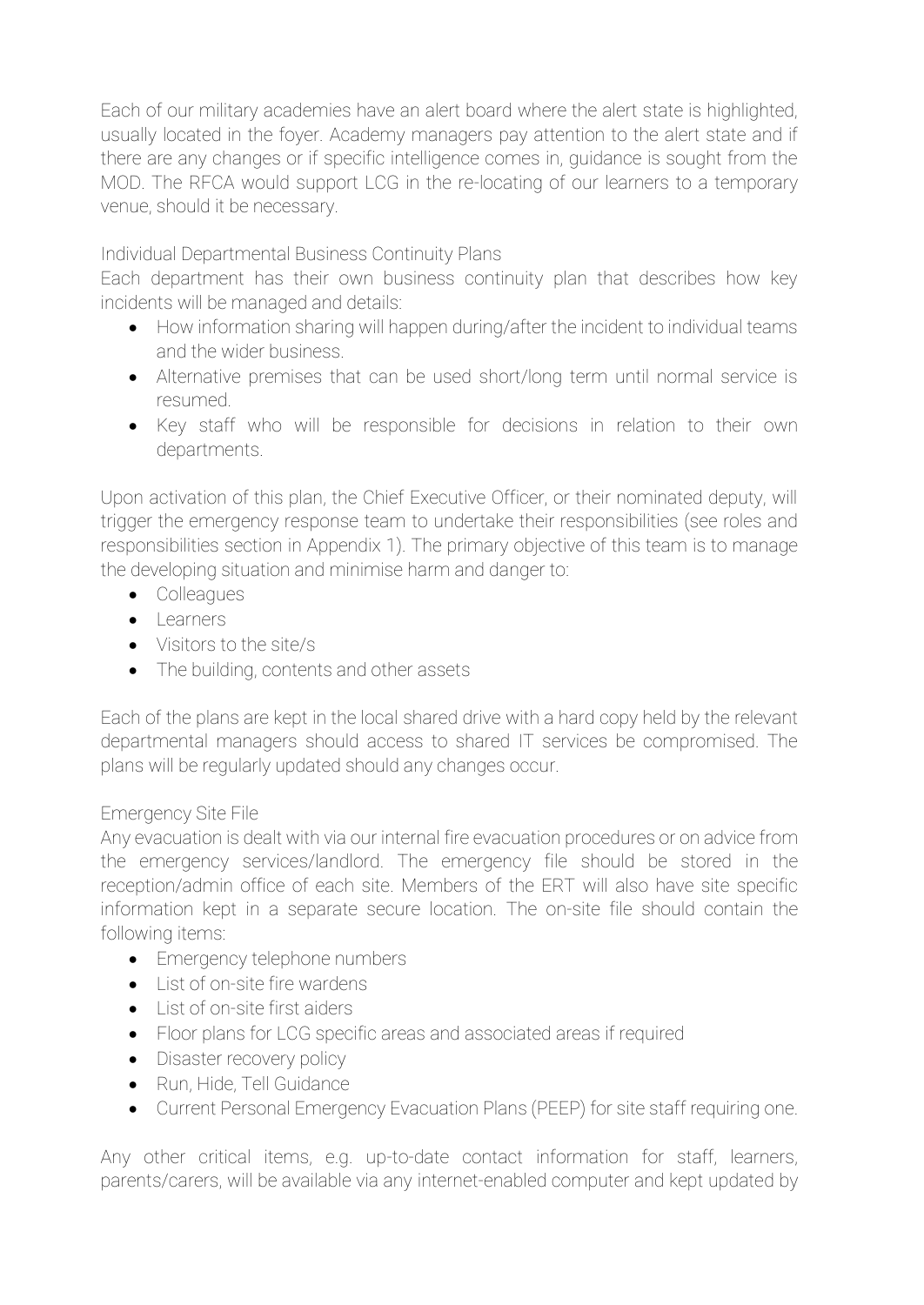the Director of People and the Director of Funding and MIS. The file should be taken out of the LCG premises by the nearest person, only if it is safe to do so. The emergency file will be checked termly for accuracy of information by the Head of Health and Safety, Estates and Environment.

Testing the plan

This policy will be tested annually for major incidents across all areas of the business including a disaster recovery plan operated by the data centers.

This has been reviewed and approved by our CEO, Brenda McLeish: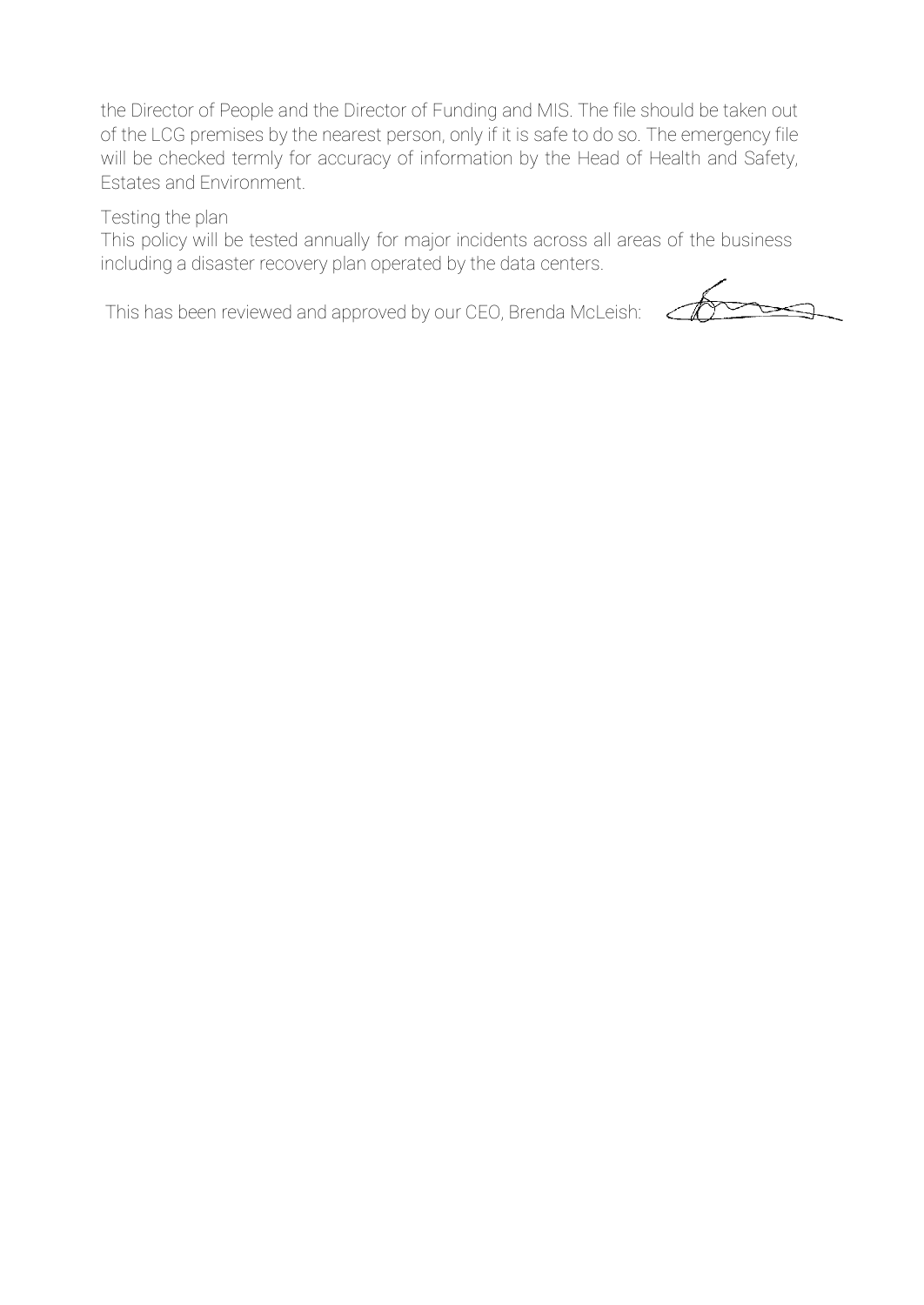## III. DEFINITIONS

| Term                       | Explanation                                                                                                                                                                                                   |
|----------------------------|---------------------------------------------------------------------------------------------------------------------------------------------------------------------------------------------------------------|
| Disaster Recovery          | Involves a set of policies, tools and procedures to<br>enable the recovery or continuation of vital<br>technology infrastructure and systems following a<br>natural or human-induced disaster                 |
| <b>Critical Activities</b> | business activities and processes that must be<br>restored in the event of a disruption to ensure the<br>ability to protect the organisation's assets, meet<br>organisational needs, and satisfy regulations. |
| Contingency Plan           | a plan designed to take account of a possible future<br>event or circumstance.                                                                                                                                |

## IV. RELATED POLICIES

2.1 Health and Safety Policy

2.10 Safeguarding and Prevent Policy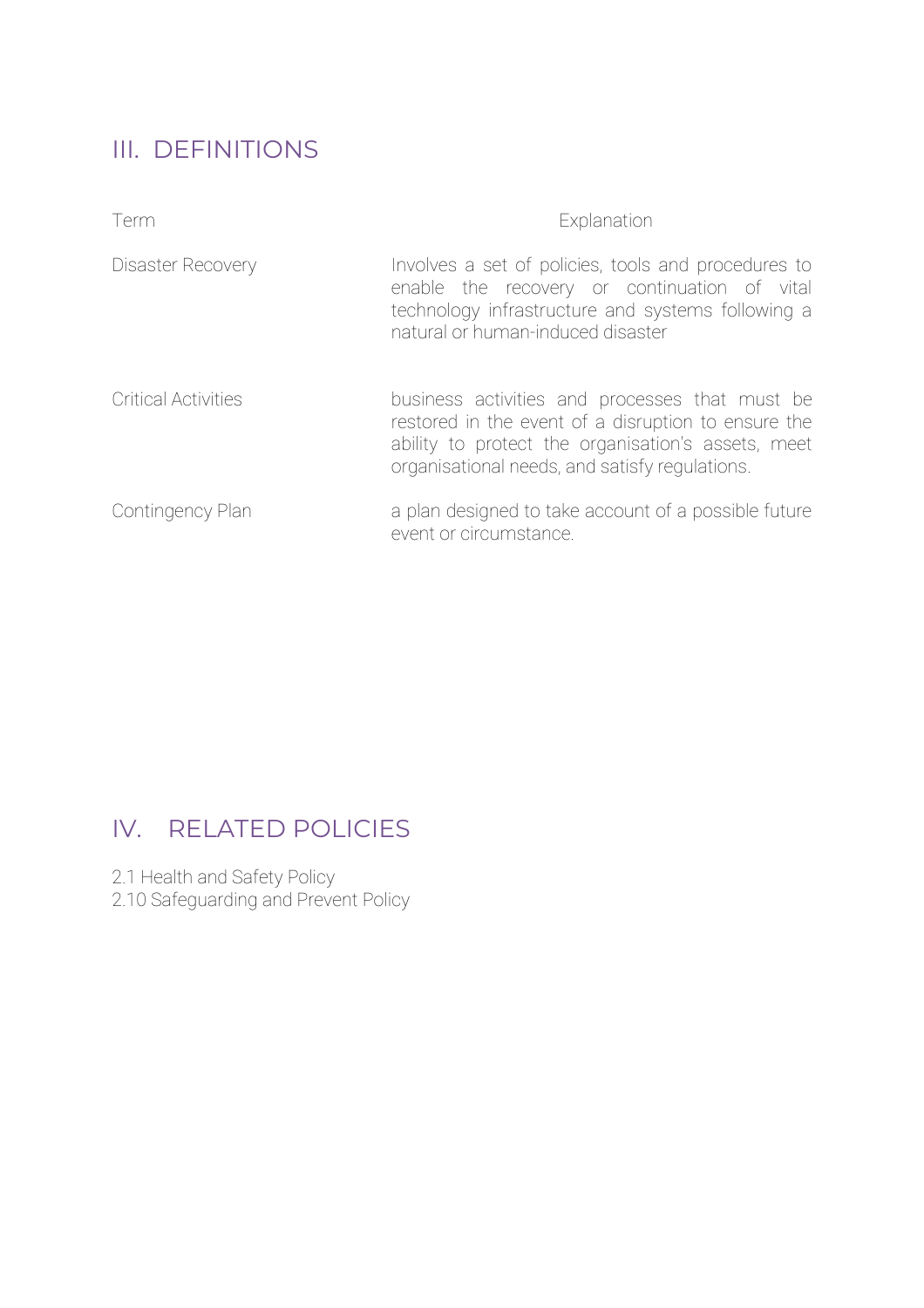### Appendix 1

1. Business Recovery

#### Immediate Actions

Under the direction of the CEO, CFO or deputy and working in consultation with the Emergency Services, the ERT will:

- Ensure all colleagues, learners and any visitors are all accounted for
- Liaison with emergency services, landlord or any other 3<sup>rd</sup> parties
- Identify those persons who are allowed access to the incident area and restrict access to anyone else
- Identify any required physical access control systems rendered ineffective and, where applicable, implement alternative physical protection methods, including, where necessary, the use of a physical security presence
- Determine, as quickly as possible, whether any personal data has been compromised and whether all data can be adequately safeguarded from unauthorised exposure - advise the ERT and ensure that the required levels of protection are implemented
- Direct the removal of valuable equipment and records to a safe location
- For sensitive information that may have been compromised (staff details, learner records, etc.), ensure that the correct handling rules are being followed
- Confirm that IT back-up policies are being followed and that the correct items are being transferred to a back-up store
- Check that the restoration plans, and fallback arrangements contain adequate contingency so that any recovered service will not be affected by any relocation to the new permanent facilities

#### Long Term Actions

Ensure that any plans made take full account of the protection requirements. These will include ensuring that:

- The correct level of security has been implemented at any premises which are used as a temporary measure
- Any LCG Standing Operating Procedure (SOP) reflects any changes made to procedures caused either by the incident or by the return to normal service strategy
- Access control software has been correctly restored to ensure protection of LCG information
- Where appropriate, ensure that security or administration staff implement a policy of stopping and searching vehicles going off-site to ensure that staff or contractors are not removing items without permission
- Ensure that any required IT access control software used by any affected service is still fully operational – or else implement the necessary physical controls to restrict access to equipment
- Ensure that audit logs are being used, where available, and that they are being checked for violations
- Ensure that any temporary staff members have the necessary authority/permission to carry out their function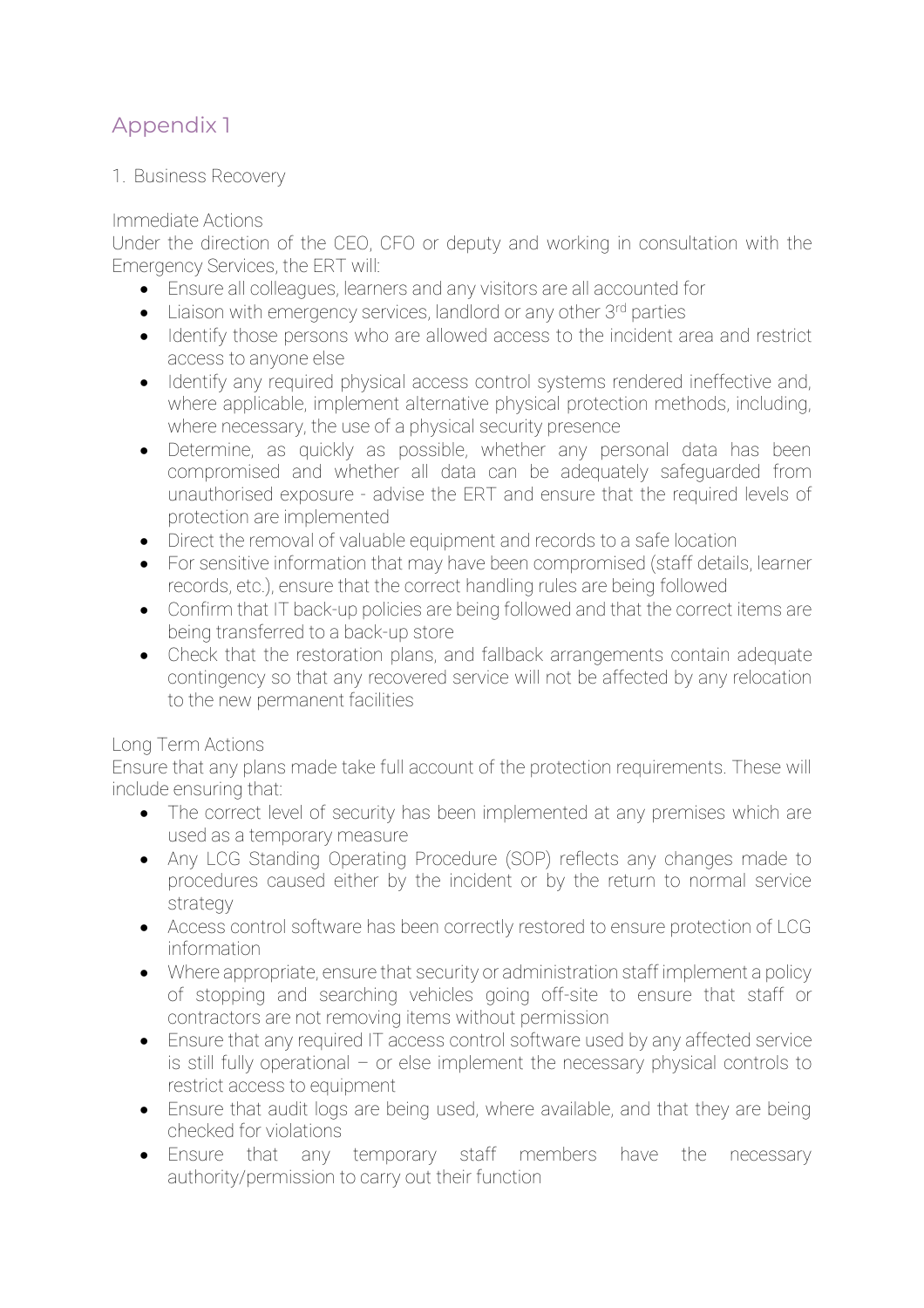- Ensure that all items being transported to a temporary location are protected and accounted for
- Make staff aware of the need to report any actual or potential security breaches ensure that these are logged, investigated and actioned
- Any temporary facilities being used for service delivery are checked to ensure that no LCG information or material is left after they have been vacated

Long-term recovery may be affected by decisions made during the assessment/containment phase, so recovery issues should be considered by the ERT from the outset.

#### 2. Emergency Response Team (ERT) Roles and Responsibilities

*The following roles and responsibilities should have alternative staff ready to deputise in the event of holidays or sickness.*

Incident Officer: Chief Executive Officer - responsible for activation of this policy and management of any disruptive occurrence. Duties to include

- Chair ERT team meeting and co-ordinate the response based on events and how they unfold
- Liaise with LCG Board
- Allocate resources
- Be prepared to answer questions from the media

Curriculum Delivery: Chief Operating Officer – responsible for management of the incident from a business perspective while ensuring the rest of the business operates as normal.

- Liaise with all affected delivery managers to agree contingency plans for their learners to include assessing learning and tutor support requirements
- Decide on requirements for access to alternative venues if required liaising with local providers where possible
- Communication with learners and parents as required
- Notify awarding and funding bodies as required

Stakeholder Communication: Director of Marketing and Communications – responsibility for informing any employers who may be affected by the incident and how it may affect their learners.

- Ensure any of our employers are informed of any incident where required and how it may impact them in the short term
- Outline any alternative arrangements that have been made e.g., different premises etc.

Incident Co-Ordinator: Director of Performance and Development – responsibility for onsite management of any incident, being the main liaison between the CEO/ERT and the scene of the disruption

- Liaison with the Incident Officer to assist in coordinating the response
- In cases of suspected illegal/terrorism activity, contact the police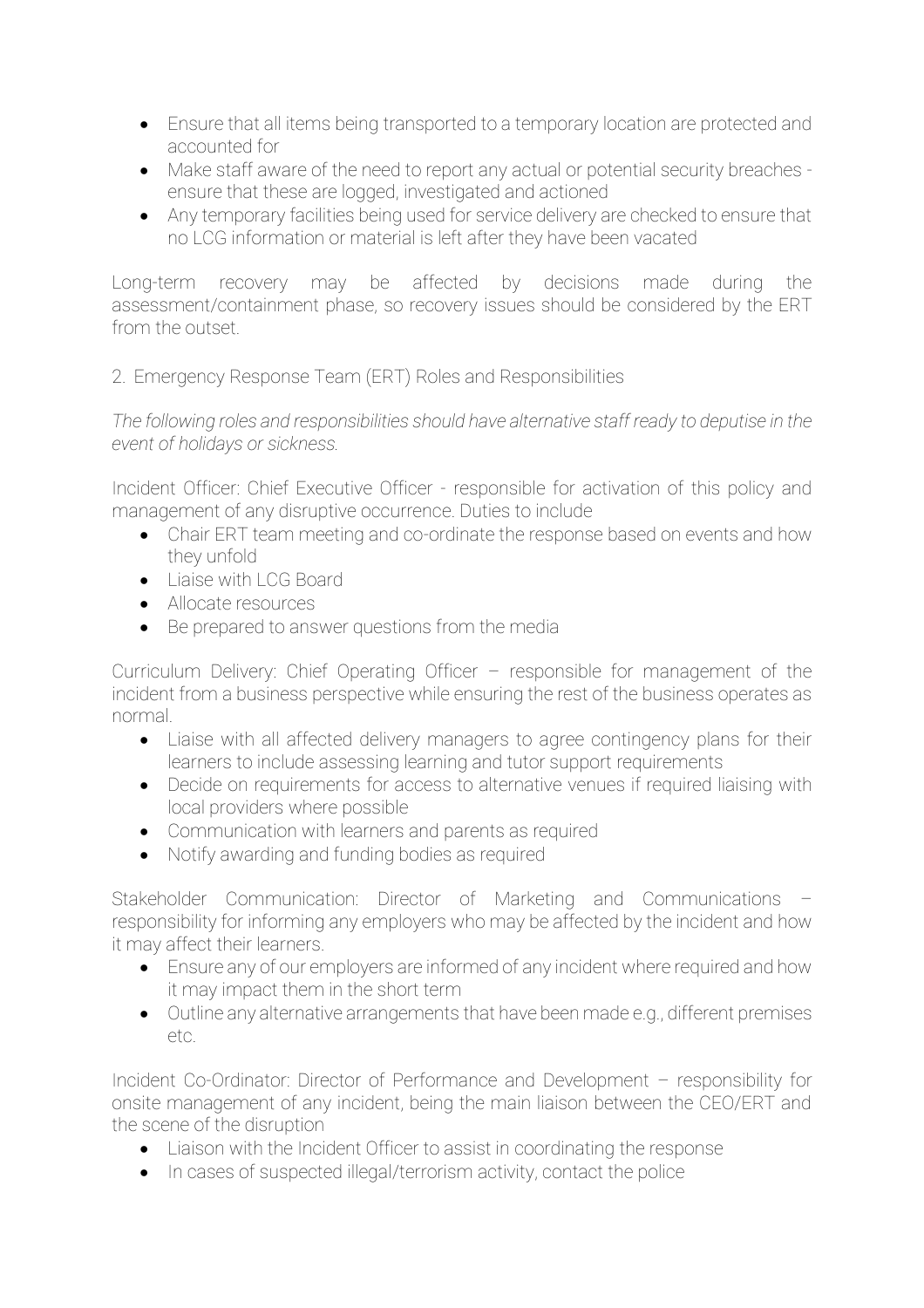- Meet and greet emergency services as they arrive with a floor plan of the building, if possible
- Liaison between the emergency services and our colleagues
- Ensure all colleagues, learners and visitors are safe and accounted for
- Ensure all significant occurrences and decisions are recorded, together with reason for decision made

Staff and Communications Lead: Director of Marketing and Communications – responsibility for all external communications/announcements and any internal communication to staff on an ongoing basis.

- Provide clerical and practical assistance to the Incident Officer
- Immediately instruct staff not to leave the rendezvous point until told to do so
- Impart factual information to colleagues
- Agree key information to be given to learners alongside the Chief Operating Officer

Welfare Officer: Centre Manager for the affected premises - responsibility for the immediate evacuation of the premises and the safety of all affected colleagues, learners and visitors. First point of contact for the emergency services until the incident coordinator arrives onsite.

- Marshal learners, staff and visitors at the nominated assembly point
- Arrange for transfer of everyone to place of safety if required
- Arrange for warm, dry shelter for everyone in the short-term if required
- Turn off gas, electricity, etc., if this can be done safely
- Deal with immediate welfare matters: distress, injuries, domestic responsibilities, etc. alongside the emergency services
- Co-ordinate the sending home of learners and colleagues based on advice from the ERT.

Premises Officer: Head of Health and Safety, Estates and Environment – responsibility for managing the building alongside the Centre Manager once the emergency services have completed their initial activities and the area is safe

- Be responsible for building security while the building if the building is not accessible
- Salvage critical documents/equipment, if this can be done safely the centre manager should be in possession of a list of critical items
- Ensure signage and notices are in place on all doors/boundaries to prevent access to dangerous areas
- Liaise with other tenants/neighboring buildings where required
- Alongside the Chief Operating Officer manager any transfer to alternative premises and arrange for them to be operational within agreed timescales including furniture and equipment

HR Officer: Director of People – responsibility for ensuring staff welfare during any event including contact with immediate family members where required

• Ensure that all colleagues are aware of all relevant emergency contact numbers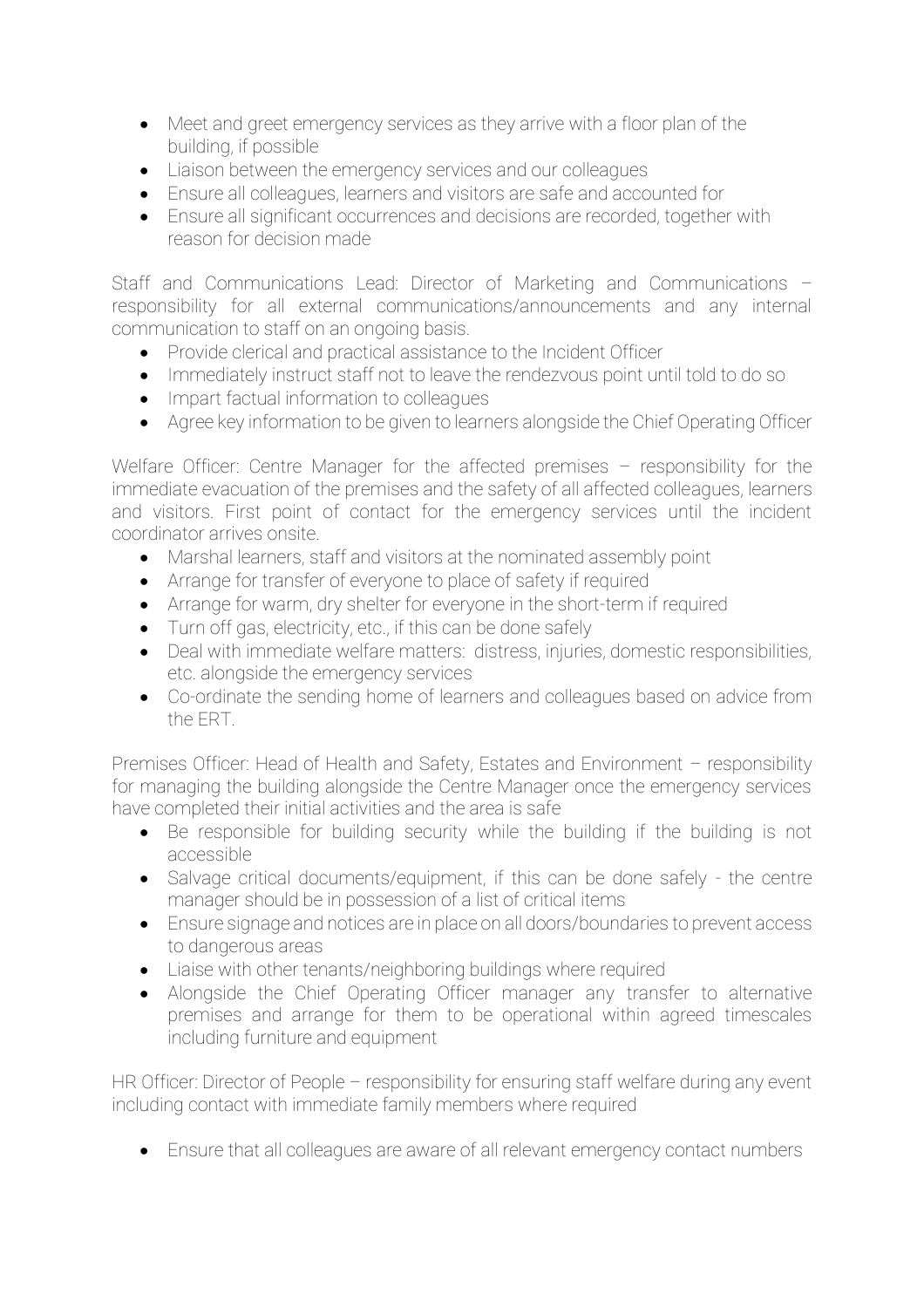- Upon direction of the ERT, establish contact with immediate family members of any colleagues or learners who have been injured
- Ensure that all colleagues are aware of what assistance is available in recovering from a major disaster, specifically medical and insurance assistance and, where applicable, counselling

Finance Officer: Group Finance Controller – responsibility for managing costs associated with any event.

- Set up project accounting and assign a project code to the incident
- Inform all managers of how any incurred bills are to be invoiced
- Monitor all travel expenses, labor charges and any other costs relating to business continuity
- Co-ordinate with the ERT and our insurers regarding claims, etc. -
- Arrange for emergency funding from central sources for necessary repairs of buildings and replacement of specialist equipment
- Process all costs associated with the incident to the relevant ledger code
- Instruct colleagues how to record additional hours, expenses, etc. relating to the incident

Information and Data Recovery Officer: Business Systems Director

- Organise the retrieval and restoration of data
- Prioritise access to systems to ensure minimum disruptions to the operation of the business